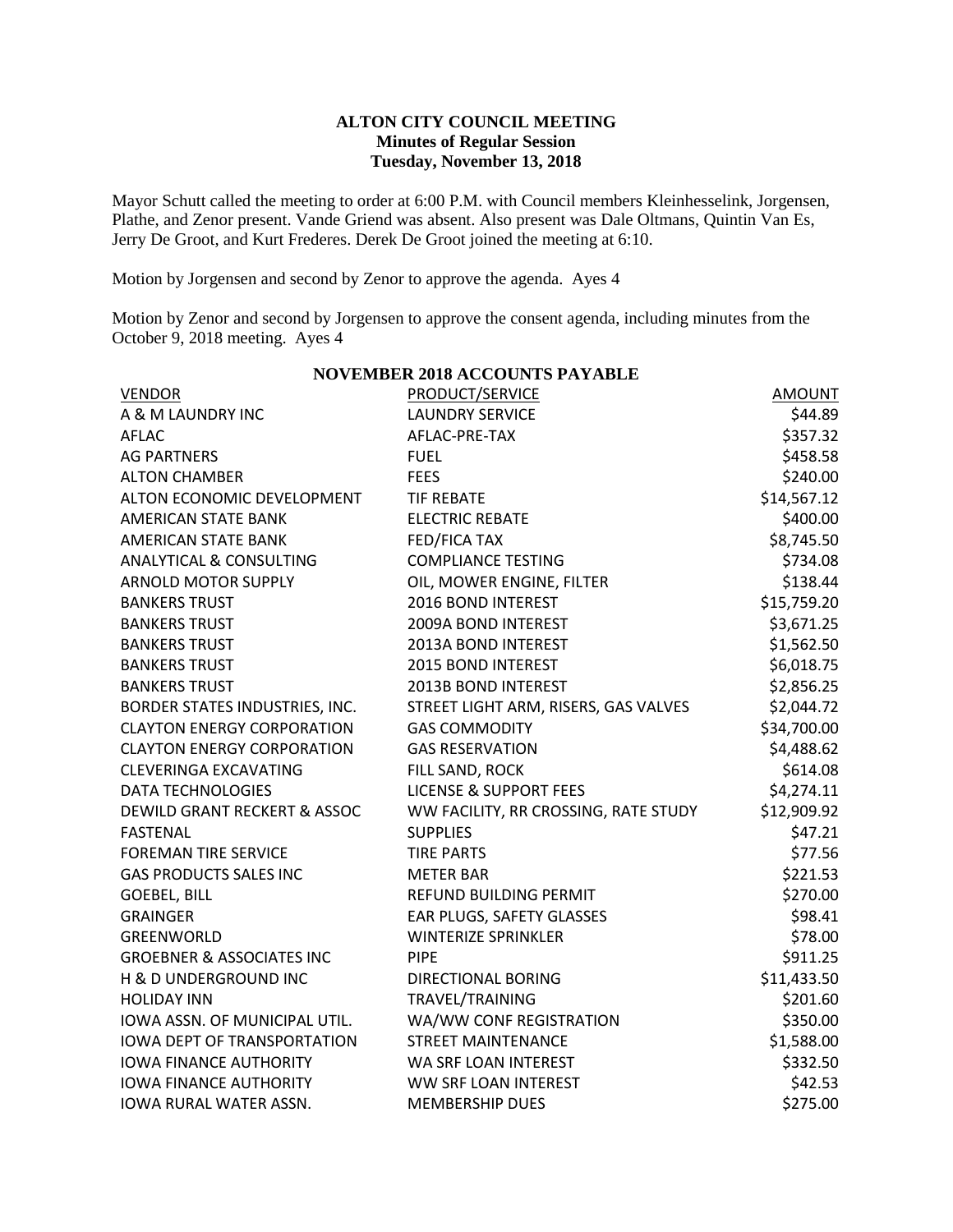| <b>IOWA STATE TREASURER</b>     | <b>STATE TAX</b>                     | \$1,653.00   |
|---------------------------------|--------------------------------------|--------------|
| <b>IOWA UTILITIES BOARD</b>     | <b>ELECTRIC ASSESSMENT</b>           | \$931.00     |
| <b>IOWA UTILITIES BOARD</b>     | <b>GAS ASSESSMENT</b>                | \$511.00     |
| <b>IPERS COLLECTIONS</b>        | <b>IPERS</b>                         | \$6,006.96   |
| <b>JANITOR'S CLOSET</b>         | FLOOR SCRUBBER, SUPPLIES             | \$2,469.95   |
| <b>JELLEMA CONSTRUCTION</b>     | DIVISION ST CURB & STORM SEWER       | \$494.44     |
| KLAY, VELDHUIZEN                | <b>LEGAL FEES</b>                    | \$308.00     |
| <b>KOPETSKYS ACE</b>            | <b>SUPPLIES</b>                      | \$139.03     |
| MAASSEN, ROBIN                  | UTILITY DEPOSIT REFUND               | \$17.08      |
| MID SIOUX OPPORTUNITY           | <b>PROJECT SHARE</b>                 | \$20.00      |
| MIDAMERICAN ENERGY              | <b>STREET LIGHTS</b>                 | \$227.10     |
| MIDWEST FIRE & REPAIR           | <b>REPAIRS</b>                       | \$1,321.48   |
| MIKES WELDING & REPAIR          | <b>SUPPLIES</b>                      | \$32.50      |
| MISSOURI RIVER ENERGY SERVICES  | <b>ELECTRIC</b>                      | \$49,995.83  |
| MUNICIPAL MANAGEMENT CORP       | LEAK SURVEY/DETECTION                | \$1,000.00   |
| MUNICIPAL UTIL-BILLS            | <b>UTILITIES</b>                     | \$1,943.59   |
| NEAL CHASE LUMBER CO            | STORAGE CLOSET, SUPPLIES             | \$263.05     |
| ORANGE CITY MUNICIPAL UTILITIES | <b>BULK WATER</b>                    | \$6,816.34   |
| <b>OLDENKAMP KENNELS</b>        | <b>KENNELING</b>                     | \$60.00      |
| ORANGE CITY HEALTH SYSTEM       | TESTS, VACCINES, PARAMEDIC ASSIST    | \$310.00     |
| <b>ORANGE CITY SANITATION</b>   | <b>GARBAGE HAULING</b>               | \$6,679.85   |
| PARROTT, MATT & SONS            | UTILITY BILLS, CHECKS                | \$1,101.30   |
| <b>PAYROLL</b>                  | PAYROLL CHECKS ON 10/31/2018         | \$27,889.17  |
| PLUIM PUBLISHING CO., INC.      | <b>FIRE AD</b>                       | \$495.75     |
| PRECISION CONCRETE CUTTING      | <b>CONCRETE REPAIRS</b>              | \$4,348.00   |
| <b>RANDY'S IRON WORKS INC</b>   | <b>SNOW PLOW REPAIR</b>              | \$1,494.26   |
| <b>SIOUXLAND PRESS</b>          | PUBLICATIONS, FIRE AD                | \$488.20     |
| <b>SPIREWORKS CREATIVE</b>      | <b>WEBSITE UPDATES</b>               | \$30.00      |
| STAPLES PROMOTIONAL PRODUCTS    | PROMOTIONAL SUPPLIES                 | \$611.45     |
| <b>LAURIE TENTINGER</b>         | <b>MILEAGE</b>                       | \$278.10     |
| T & L TOOLS                     | <b>SUPPLIES</b>                      | \$7.95       |
| <b>TDM ENTERPRISES</b>          | UTILITY DEPOSIT REFUND               | \$137.43     |
| THOMPSON INNOVATION             | <b>BATTERY BACK UP/RELAY</b>         | \$488.01     |
| TOWN & COUNTRY IMPLEMENT        | <b>TRUCK MAINTENANCE</b>             | \$99.19      |
| TREASURER - STATE OF IOWA       | <b>WATER EXCISE TAX</b>              | \$1,215.00   |
| TREASURER - STATE OF IOWA       | <b>SALES TAX</b>                     | \$2,090.00   |
| UNITYPOINT CLINIC-OCC MED       | <b>DRUG TEST</b>                     | \$42.00      |
| UTILITY EQUIPMENT CO.           | <b>PIPE</b>                          | \$177.00     |
| VAN MAANEN'S RADIO SHACK        | <b>IT SERVICES</b>                   | \$95.00      |
| <b>REIN VANDERHILL</b>          | <b>GAS REBATE</b>                    | \$325.00     |
| <b>VERIZON</b>                  | <b>CELL PHONES</b>                   | \$197.99     |
| <b>VISA</b>                     | TRAVEL/TRAINING, SUPPLIES, POSTAGE   | \$519.66     |
| WELLMARK BLUE CROSS/BLUE SHIELD | <b>GROUP INSURANCE</b>               | \$7,624.18   |
| <b>WESCO DISTRIBUTION, INC.</b> | STREET LIGHT FIXTURES, CONNECTORS    | \$6,021.96   |
| <b>WEST IOWA TELEPHONE</b>      | TELEPHONE, FAX, INTERNET             | \$560.19     |
| <b>WILLIAMS &amp; CO</b>        | <b>AUDIT</b>                         | \$750.00     |
|                                 | <b>TOTAL ACCOUNTS PAYABLE CHECKS</b> | \$268,799.41 |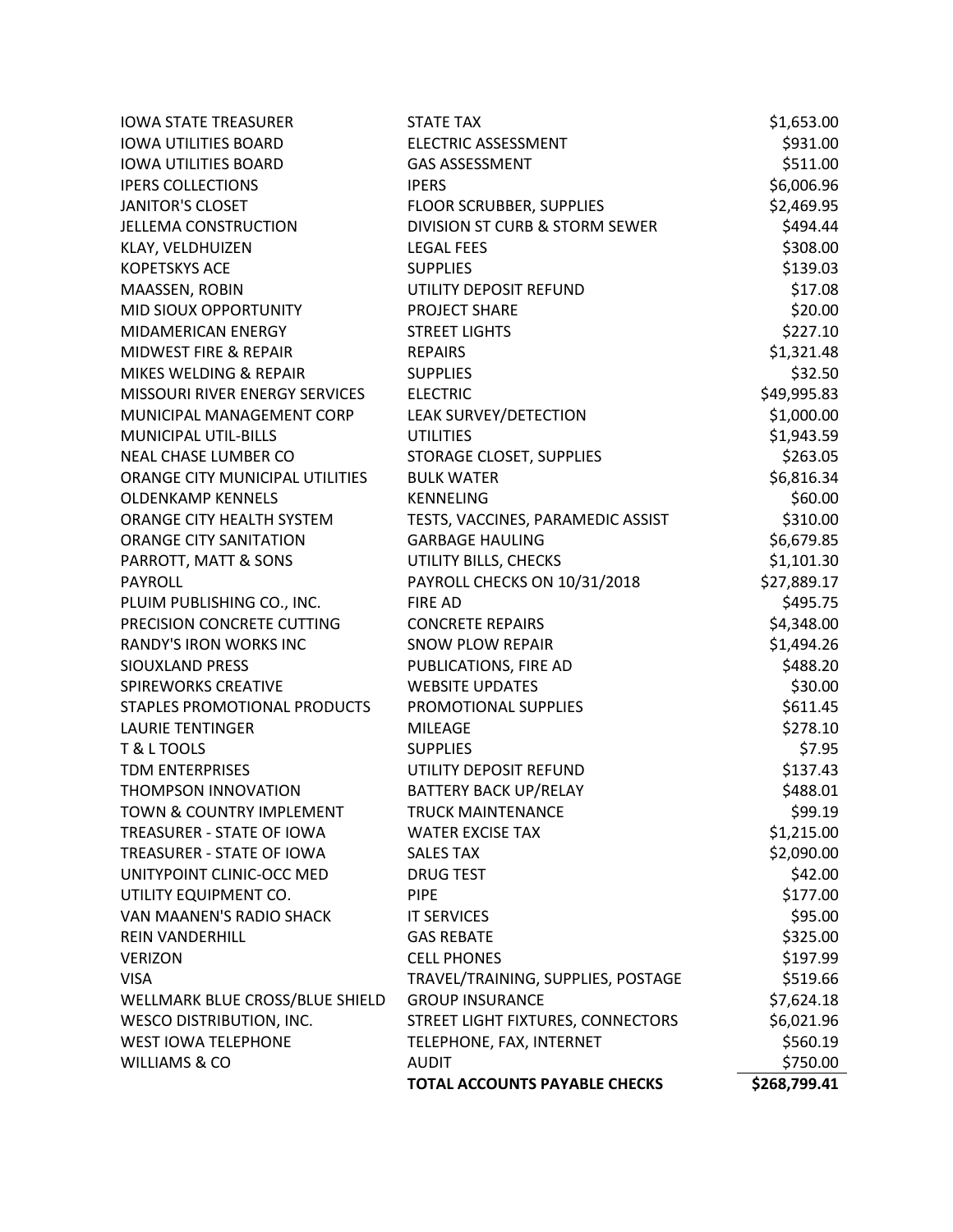**Fire Department –** Quintin Van Es, Jerry De Groot, Kurt Frederes and Derek De Groot, representing the Alton Fire Department presented proposed future capital equipment purchases and building addition. The Fire Department is planning to purchase a new tanker truck to replace the current tanker which is a 1996 truck. The actual tank and pumps have been used on the last three chassis and is in need of replacement. With regulations causing new equipment to be larger the current facility is limited in size. Funding for the projects was discussed. Consensus of the Council was to have the fire department begin the process of pricing a new tanker truck.

Van Es, J. De Groot, Frederes and D. De Groot left at 6:35.

**LIQUOR LICENSE**: The Double D Bar submitted a request for renewal of their liquor license with outdoor service and Sunday sales.

Motion by Kleinhesselink and second by Plathe to approve the liquor license with outdoor service and Sunday sales for Double D, pending submission of Dram Shop. Ayes 4

**ANNUAL URBAN RENEWAL REPORT:** Oltmans presented the FY18 Annual Urban Renewal Report to the Council.

Motion by Jorgensen and second by Zenor to approve the Annual Urban Renewal Report for Fiscal Year ending June 30, 2018 as presented. Ayes 4

**2018 TIF DEBT CERTIFICATION:** Oltmans presented the Council with the 2018 TIF Debt Certifications.

Motion by Plathe and second by Jorgensen to approve the Urban Renewal District FVM2-1 2018 Certification. Ayes 4

Motion by Kleinhesselink and second by Zenor to approve the Urban Renewal District Global Aquaculture 2018 Certification. Ayes 4

## **TRANSFER OF FUNDS:**

# **"RESOLUTION 18-32 "A RESOLUTION OF THE CITY COUNCIL OF ALTON, IOWA TRANSFERRING FUNDS FROM THE TIF INDUSTRIAL PARK FUND TO THE ELECTRIC**

**UTILITY FUND"** was introduced and moved for adoption by Council Member Jorgensen. Kleinhesselink seconded the motion to adopt.

Upon roll call vote, the following was recorded: Ayes: Kleinhesselink, Jorgensen, Plathe, and Zenor Nays: None Absent: Vande Griend

Whereupon the Mayor declared the Resolution duly adopted.

**"RESOLUTION 18-33 "A RESOLUTION OF THE CITY COUNCIL OF ALTON, IOWA TRANSFERRING FUNDS FROM THE TIF FAIR VIEW MEADOWS 2ND ADDITION PHASE I HOUSING FUND FOR DEBT REPAYMENT"** was introduced and moved for adoption by Council Member Zenor. Kleinhesselink seconded the motion to adopt.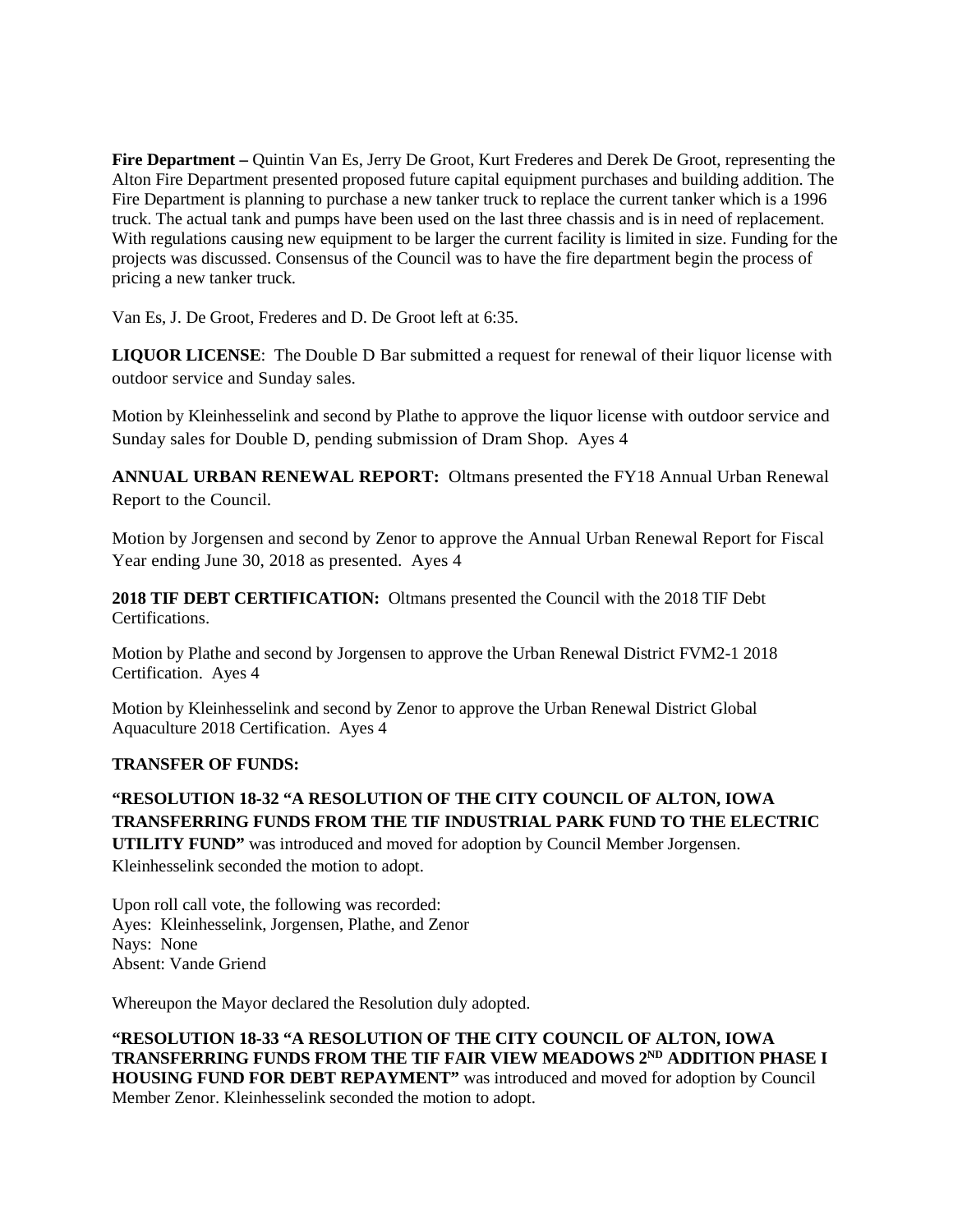Upon roll call vote, the following was recorded: Ayes: Kleinhesselink, Jorgensen, Plathe, and Zenor Nays: None Absent: Vande Griend

Whereupon the Mayor declared the Resolution duly adopted.

### **NWI AREA SOLID WASTE AGENCY:**

Motion by Jorgensen and second by Kleinhesselink to approve Mayor Schutt's appointment of Oltmans as primary and Schutt as secondary representatives for the City to the NWI Area Solid Waste Agency. Ayes 4

## **TRUCK PARKING: ORDINANCE 850 "AN ORDINANCE AMENDING THE CODE OF ORDINANCES BY ADDING A NEW SECTION 5.13 TRUCK, TRACTOR AND TRAILER PARKING LIMITED TO TITLE IV TRAFFIC AND STREETS, CHAPTER 1 TRAFFIC CODE, ARTICLE 5 – PARKING REGULATIONS"** was introduced and moved for adoption by Council Member Plathe. Jorgensen seconded the motion. The Mayor put the question upon the motion, and the roll being called, the vote thereon was as follows: Ayes: Kleinhesselink, Jorgensen, Plathe, and Zenor Nays: None

Absent: Vande Griend

Whereupon the Mayor declared the motion carried and said proposed ordinance was given first vote for passage and will supersede the previous month's reading and placed on file before the Council for the second time.

**ZONING:** Oltmans presented the Council with a contract from Quintin Van Es, Independent Contractor for 2019. There were no changes from the 2018 contract.

Motion by Jorgensen and second by Plathe to approve the 2018 Contract for Independent Contractor. Ayes 4

**APPOINTMENTS:** Oltmans presented Mayor Schutt's appointments to the City's Boards and Commissions.

Motion by Zenor and second by Plathe to approve the Mayor's appointments as follows:

Emalee Te Brink: Library Board

Ayes 4

**Personnel** - Motion by Kleinhesselink and second by Plathe to approve Employee Recognition Dinner Policy. Ayes 4

**CODE OF ORDINANCES:** Discussion was held on changes or corrections for the First Title section of the Code of Ordinances. Staff will work with NWI Planning to update that section. Oltmans will distribute copies of the Second Title section to be reviewed at the next meeting.